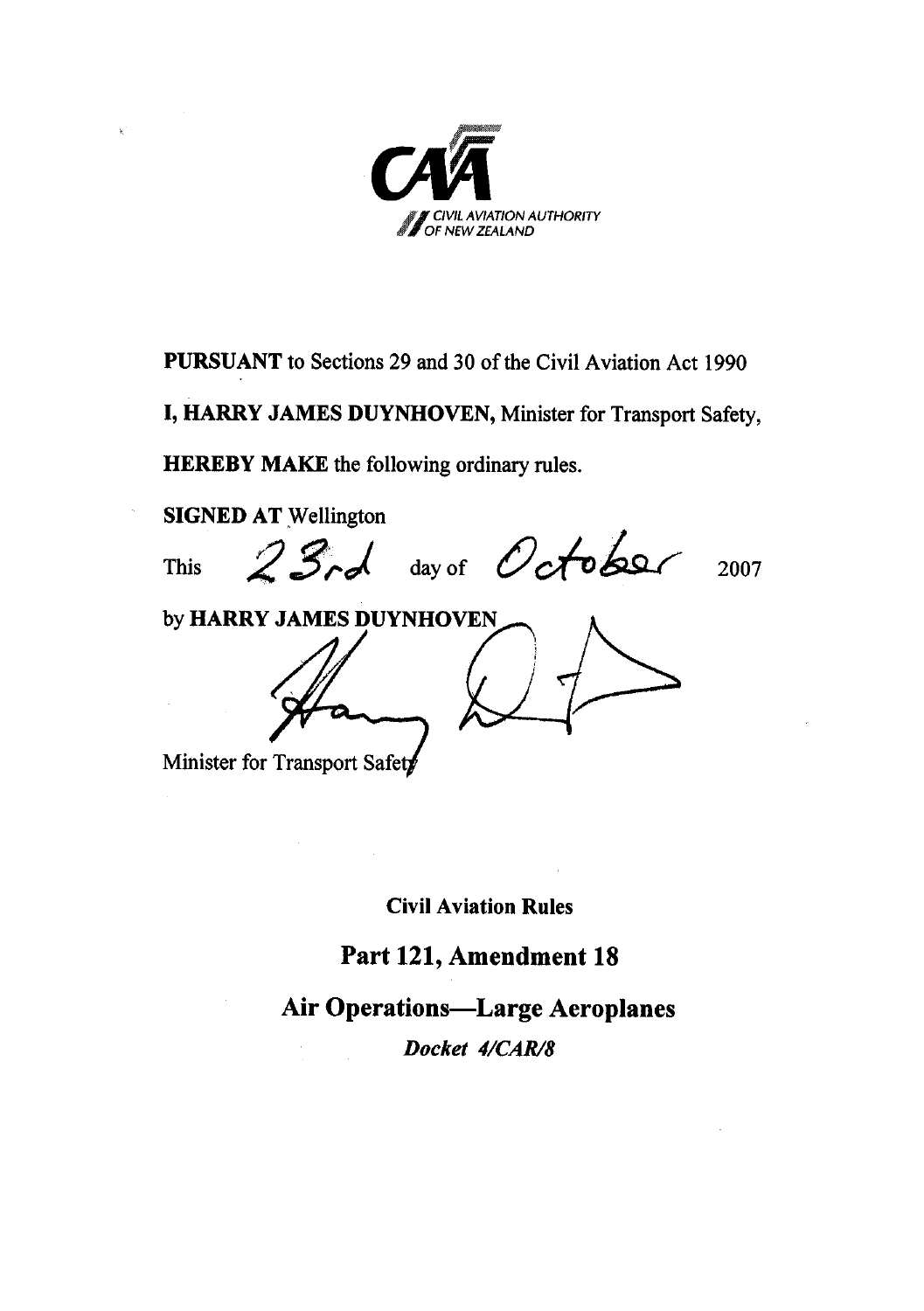## **Contents**

| Part 121 Amendments                        | 6 |
|--------------------------------------------|---|
| <b>Subpart F-Instruments and Equipment</b> | 6 |
| <b>Consultation Details</b>                | 8 |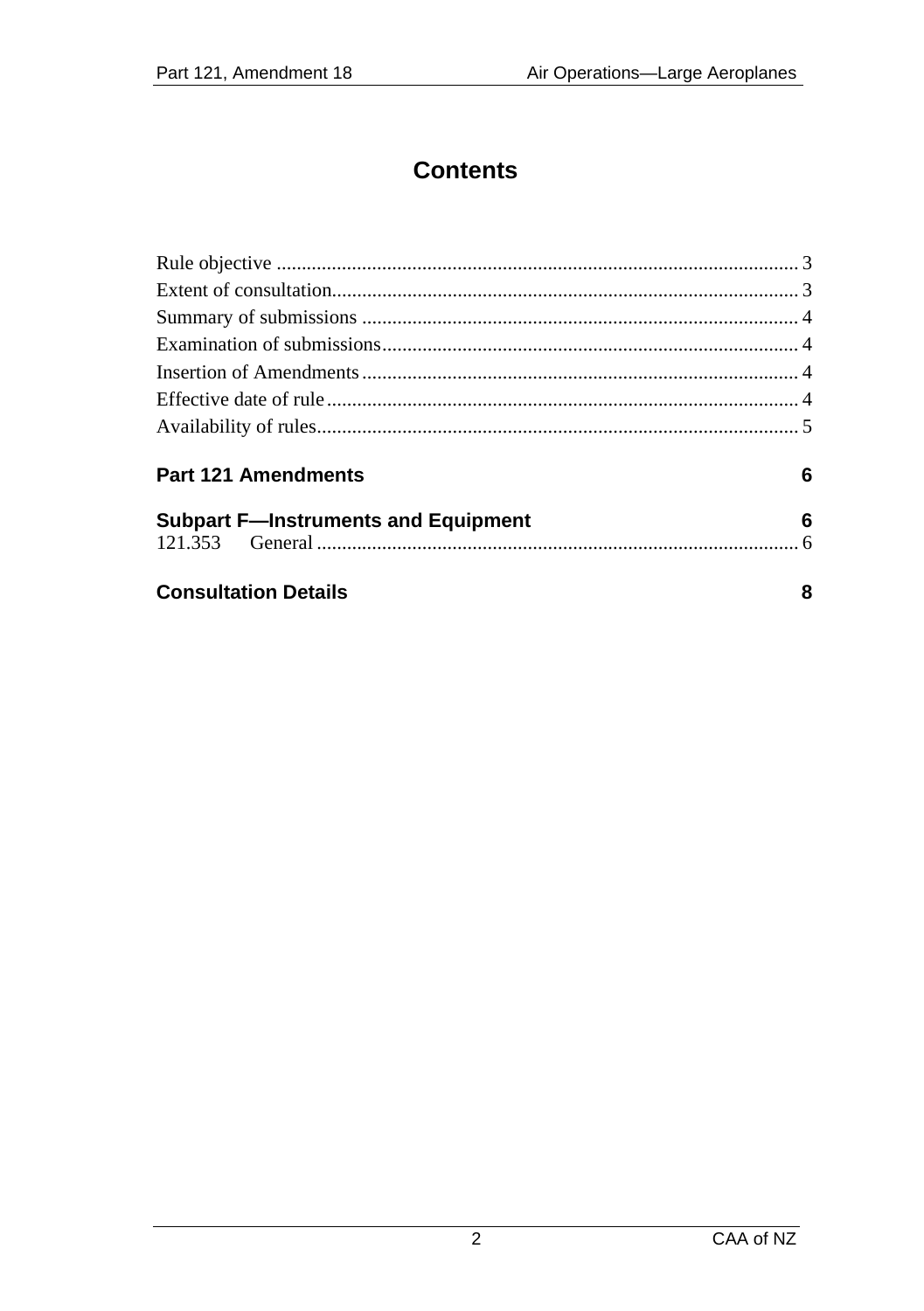### <span id="page-2-0"></span>**Rule objective**

The objective of amendment 18 to Part 121 is to amend the equipment requirements for an aeroplane that is performing a regular air transport service to, and from, countries outside of New Zealand to reflect the international civil aviation organisation (ICAO) standards for the carriage of 406 MHz emergency locator transmitters (ELT). This amendment is consequential to amendment 18 to Part 91.

### **Extent of consultation**

Satellite monitoring of ELT signals is carried out by the international COSPAS-SARSAT system. This search and rescue satellite-aided distress alert and location system currently processes signals on the international civil and military distress frequencies of 121.5 MHz, 243 MHz and 406 MHz. Most of the current ELTs used in civil aviation operate on 121.5 MHz only.

Due to the limitations of the 121.5 and 243 MHz signal characteristics together with a high number of false alerts from 121.5 MHz ELTs, the international agencies involved in search and rescue – the International Maritime Organisation (IMO), International Civil Aviation Organisation (ICAO), and the providers of the COSPAS-SARSAT system – have agreed that satellite monitoring and processing of 121.5 MHz and 243 MHz signals will cease from 1 February 2009. The ICAO standard now requires ELTs to operate on 406 MHz and 121.5 MHz, with the 406 MHz signal providing the initial alert and location via the COSPAS-SARSAT system and the 121.5 MHz signal used for final homing by search aircraft.

In March 2005 the CAA issued a Rule Project Scope Statement to address the change to the carriage of the 406 MHz ELT. This Project Scope Statement identified the issues that would require amendments to various rules to reflect the technical characteristics, carriage requirements, coding and registration, and maintenance aspects associated with the change to the 406 MHz ELT.

Following the publication of the Rule Project Scope Statement considerable discussion took place between the CAA and a number of airline operators, aviation industry representatives, New Zealand distributors of ELT equipment, overseas regulatory authorities, and the Rescue Coordination Centre New Zealand (RCCNZ) regarding various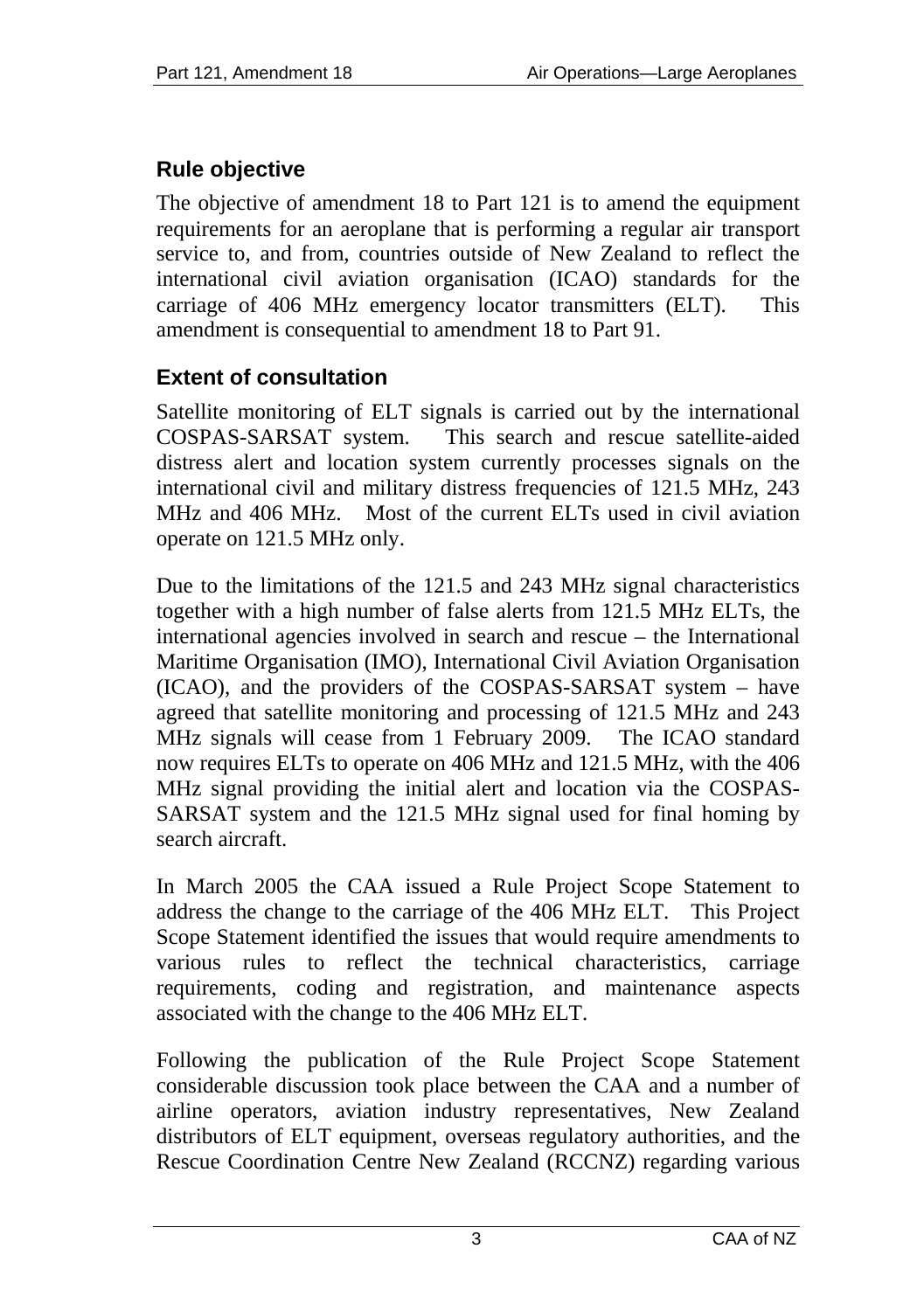<span id="page-3-0"></span>matters associated with the change to the 406 MHz ELT. These informal discussions formed the basis for the development of the proposed rule amendments.

A Notice of Proposed Rulemaking, NPRM 06-03, containing the proposed amendments to Parts 1, 43, 91, 121 and 129 was issued for public consultation under Docket 4/CAR/8 on 22 June 2006.

The publication of this NPRM was notified in the Gazette on 22 June 2006 and advertised in the daily newspapers in the five main provincial centres on 24 June 2006. The NPRM was published on the CAA web site and mailed to identified stakeholders including representative organisations who were considered likely to have an interest in the proposal.

A period of 39 days was allowed for comment on the proposed rule.

#### **Summary of submissions**

Twenty-four written submissions were received on the NPRM. These submissions and comments have been considered and as a result, the proposed amendment to rule 121.353 requiring retrofitting of 406 MHz ELT has been withdrawn and replaced by a new rule that reflects the ICAO standards for the carriage of 406 MHz ELT.

The rule as amended was then referred to Parliament's Regulations Review Committee before being signed by the Minister for Transport Safety.

#### **Examination of submissions**

Submissions may be examined by application to the Docket Clerk at the Civil Aviation Authority between 8:30 am and 4:30 pm on weekdays, except statutory holidays.

#### **Insertion of Amendments**

The amendment to the rule in this Part is reflected by the revocation of an existing rule and replacing it with a new rule.

### **Effective date of rule**

Amendment 18 to Part 121 comes into force on 22 November 2007.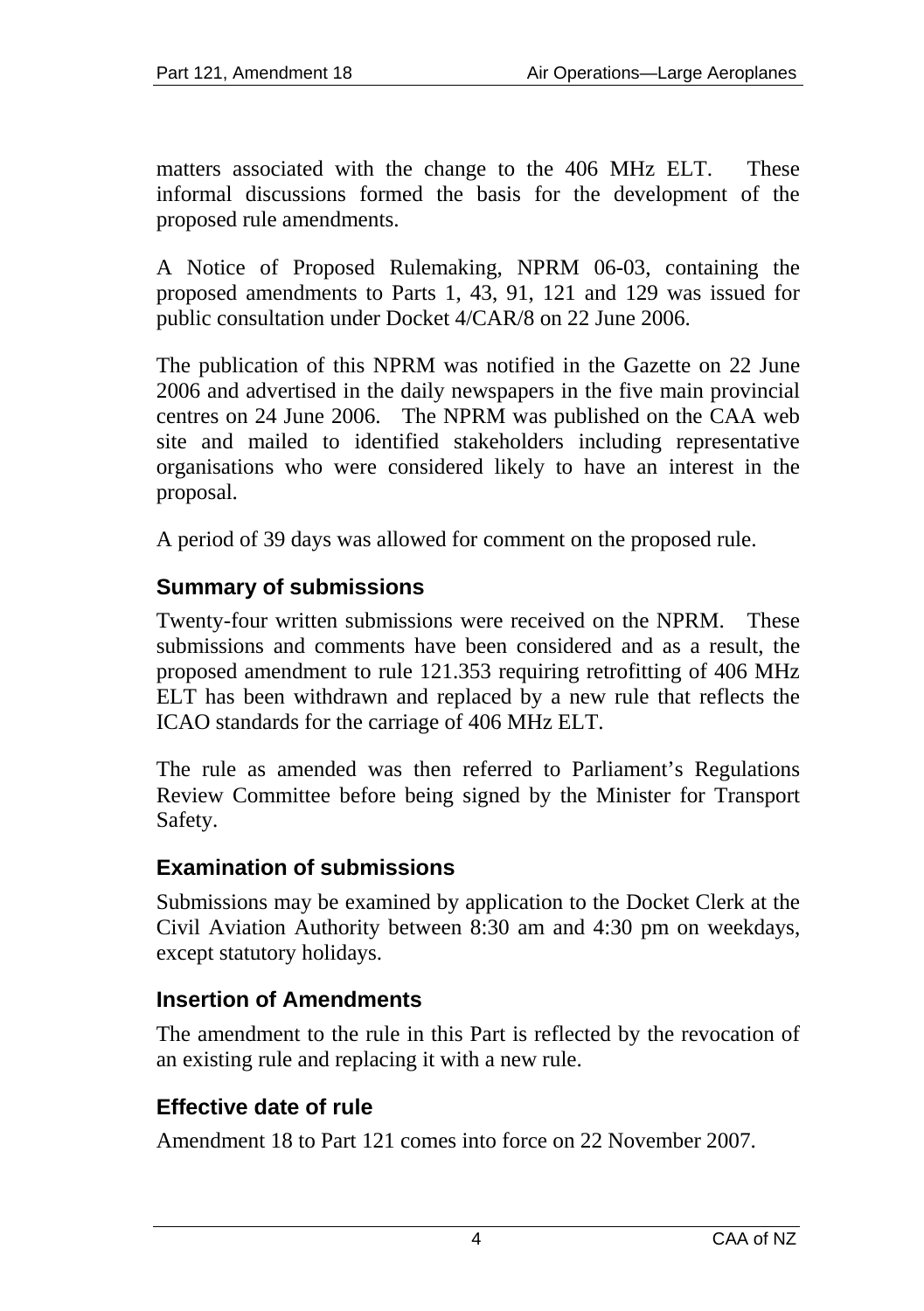### <span id="page-4-0"></span>**Availability of rules**

Civil Aviation Rules are available from–

CAA web site: <http://www.caa.govt.nz/> Freephone: 0800 GET RULES (0800 438 785)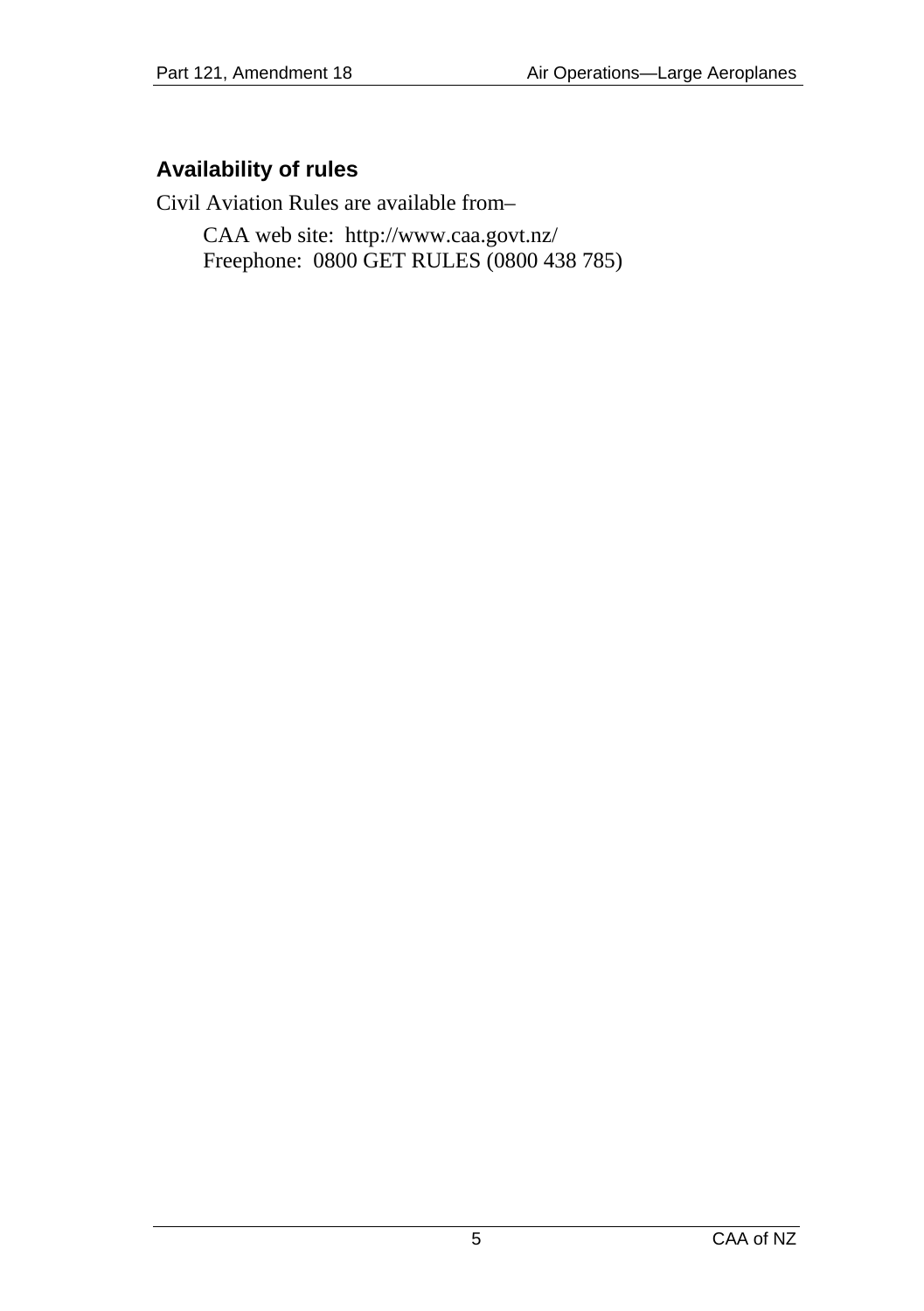# <span id="page-5-0"></span>**Part 121 Amendments**

## **Subpart F—Instruments and Equipment**

#### *Rule 121.353 is revoked and replaced with the following new rule*

#### **121.353 General**

(a) Except as provided in paragraph (b), a holder of an air operator certificate must ensure that an air transport operation does not commence unless—

- $(1)$  the aeroplane is equipped with
	- (i) the type of instruments and equipment required by Part 91 and this Subpart; and
	- (ii) for an aeroplane that is performing a regular air transport service to, from, and within countries outside of New Zealand and for which the individual airworthiness certificate is first issued after 1 July 2008, an additional ELT that meets the requirements prescribed in A.15 of Appendix A to Part 91; and
	- (iii) the number of instruments and equipment to ensure that the failure of any independent system required for either communication or navigation purposes, or both, does not result in the inability to communicate and navigate safely as required for the route being flown; and
- (2) the instruments and equipment installed in the aeroplane comply with—
	- (i) the applicable specifications and airworthiness design standards listed in the following:
		- (A) Appendix B to this Part:
		- (B) Appendix C to Part 21:
		- (C) Part 26; or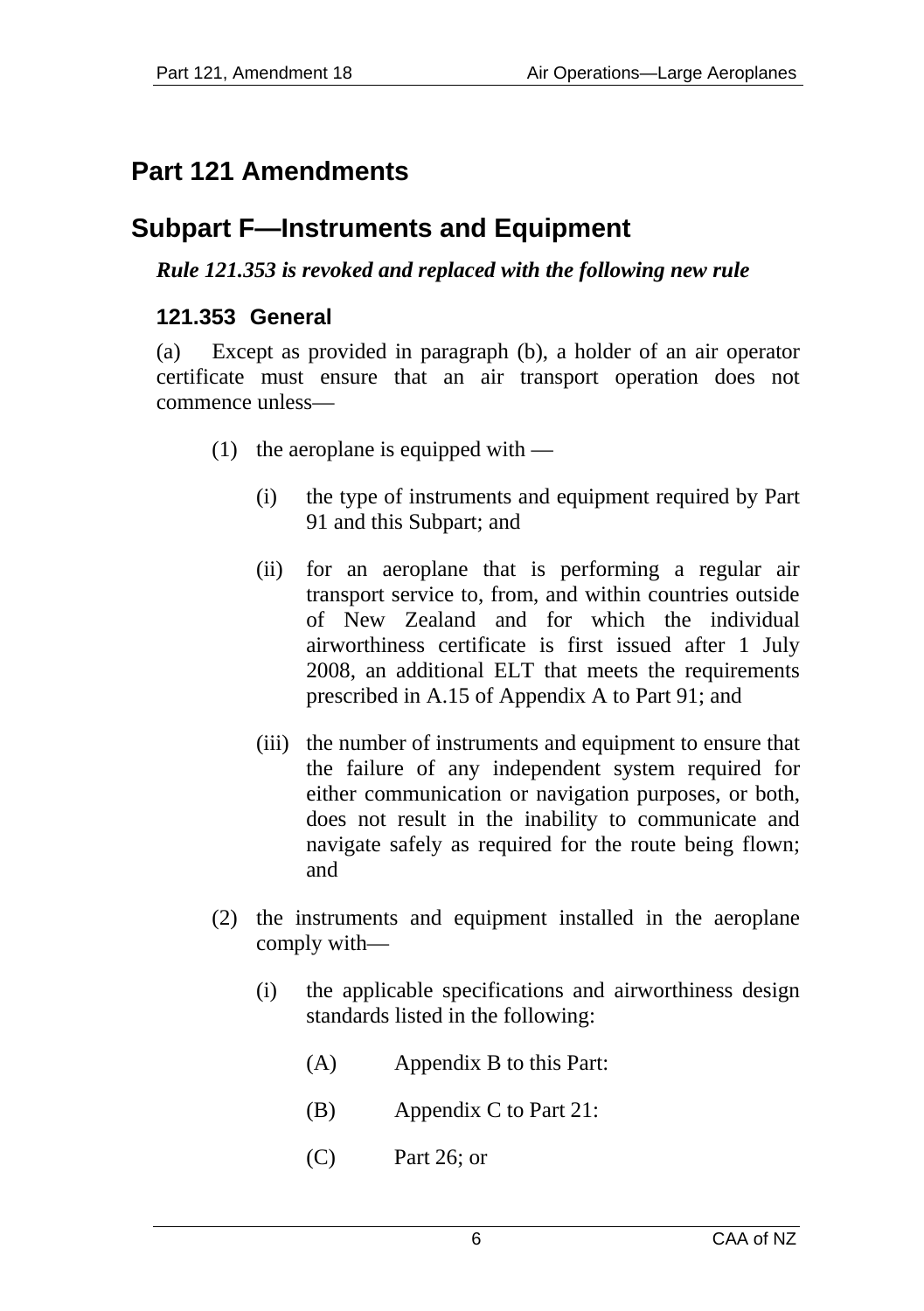- (ii) an alternative specification or design standard acceptable to the Director; and
- (3) the instruments and equipment have been installed in accordance with the aeroplane manufacturer's instructions or equivalent instructions acceptable to the Director; and
- (4) except as may be provided by a MEL approved under rule 91.539 for use for the aeroplane, the instruments and equipment installed in the aeroplane are in operable condition.

(b) Subject to paragraph (c), a holder of an air operator certificate is not required to comply with rule 91.529(a) until 1 July 2008 if —

- (1) the individual airworthiness certificate for the aeroplane is first issued before 1 July 2008; and
- (2) the aeroplane is performing a regular air transport service to, from, and within countries outside of New Zealand.

(c) An aeroplane to which paragraph (b) applies may be equipped with 2 ELTs of any type that meet the requirements prescribed in A.15 of Appendix A to Part 91 instead of the automatic ELT required by rule 91.529(a).